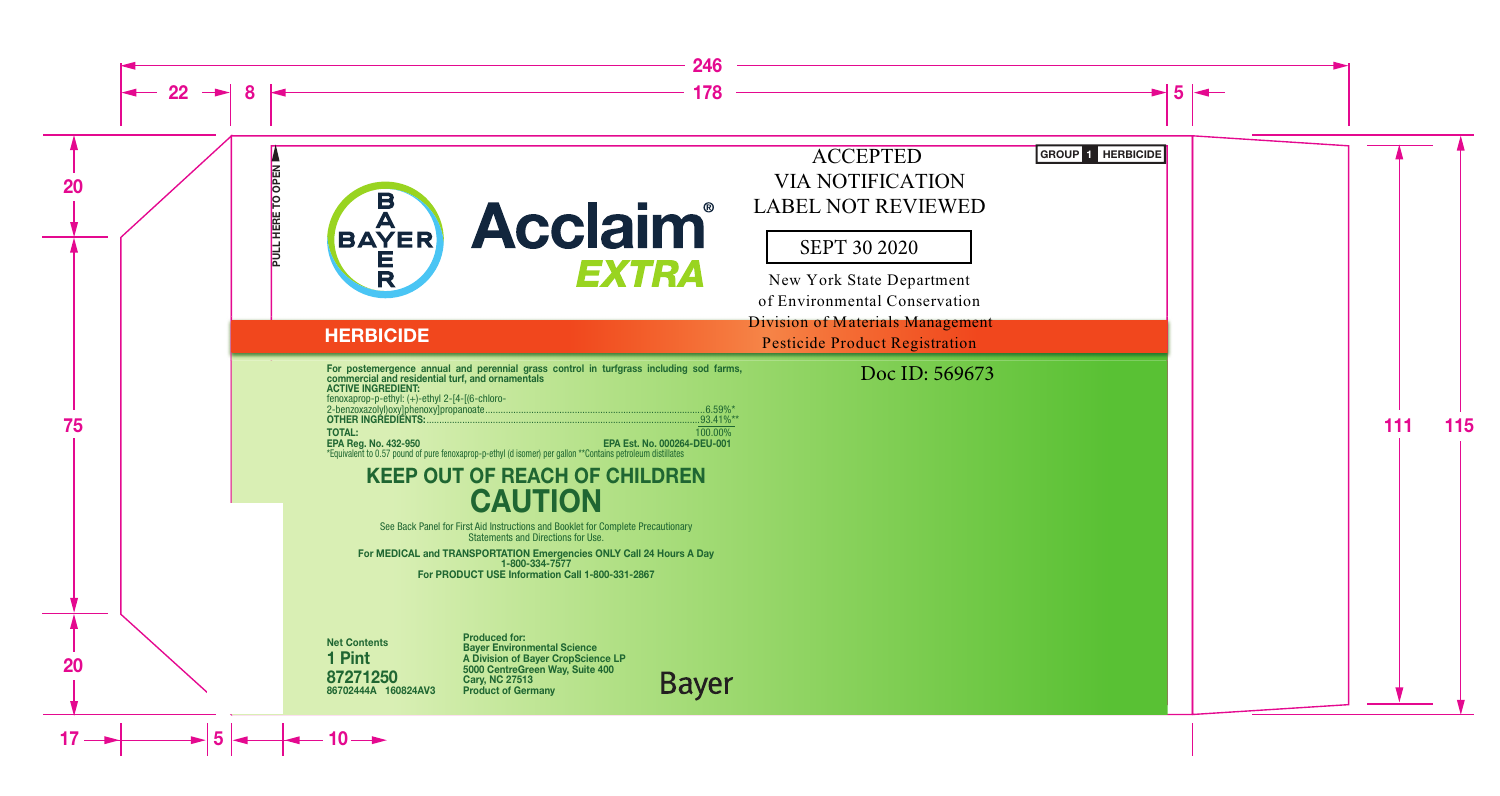|             | <b>FIRST AID</b>                                                                                                                                                                                                                                                        |  |
|-------------|-------------------------------------------------------------------------------------------------------------------------------------------------------------------------------------------------------------------------------------------------------------------------|--|
|             | • Immediately call a poison control center or doctor.<br>swallowed: $\bullet$ Do not induce vomiting unless told to do so by a poison control center or doctor.<br>• Do not give any liquid to the person.<br>• Do not give anything by mouth to an unconscious person. |  |
| If in eves: | • Hold eyes open and rinse slowly and gently with water for 15 - 20 minutes. Remove contact lenses, if<br>present, after the first 5 minutes, then continue rinsing.<br>• Call a poison control center or doctor for treatment advice.                                  |  |

**PRECAUTIONARY STATEMENTS**

## **HAZARDS TO HUMANS AND DOMESTIC ANIMALS**

#### **CAUTION**

Users should:

Causes moderate eye irritation. Harmful if swallowed. Avoid contact with eyes or clothing. **Personal Protective Equipment (PPE)**

## **Applicators and other handlers must wear:**

Long-sleeved shirt and long pants, shoes plus socks.

Follow manufacturer's instructions for cleaning/maintaining PPE. If no such instructions for washables, use detergent and hot water. Keep and wash PPE separately from other laundry.

## **USER SAFETY RECOMMENDATIONS**

- Wash hands thoroughly with soap and water before eating, drinking, chewing gum, using tobacco, or using the toilet.
- Remove clothing/PPE immediately if pesticide gets inside. Then wash thoroughly and put on clean clothing.
- Remove PPE immediately after handling this product. Wash the outside of gloves before removing. As soon as possible, wash thoroughly and change into clean clothing.

### **ENVIRONMENTAL HAZARDS**

This pesticide is toxic to fish and aquatic invertebrates. For terrestrial uses, do not apply directly to water, or to areas where surface water is present or to intertidal areas below the mean high water mark. Do not apply when weather conditions favor runoff or drift. Do not contaminate arable land and/or water when disposing of equipment washwaters.

#### **PRODUCT INFORMATION**

ACCLAIM® EXTRA HERBICIDE is a water emulsion formulation containing 0.57 pound of active ingredient per gallon. ACCLAIM EXTRA HERBICIDE is used for postemergence control of annual grass weeds and suppression of some perennial grass weeds in established turfgrass and ornamental species. ACCLAIM EXTRA HERBICIDE does not control broadleaf weeds or sedges. ACCLAIM EXTRA HERBICIDE is absorbed through the foliage. Thorough coverage is important. Visual injury on the grass weed is evident approximately 4 to 10 days after application (dependent upon environmental conditions) but control of the grass weeds will take 12 to 21 days. Visible effects begin as a chlorosis (yellowing) and/or reddening of the leaf surface followed by death of the weed.

#### **DIRECTIONS FOR USE It is a violation of Federal law to use this product in a manner inconsistent with its labeling. Do not apply until you have read the entire label.**

Do not apply this product in a way that will contact workers or other persons, either directly or through drift. Only protected handlers may be in the area during application.

For any requirements specific to your State or Tribe, consult the agency responsible for pesticide regulation.

## **AGRICULTURAL USE REQUIREMENTS**

Use this product only in accordance with its labeling and with the Worker Protection Standard, 40 CFR part 170. This Stan dard contains requirements for the protection of agricultural workers on farms, forests, nurseries, and greenhouses, and handlers of agricultural pesticides. It contains requirements for training, decontamination, notification, and emergency as sistance. It also contains specific instructions and exceptions pertaining to the statements on this label about personal protective equipment (PPE), and restricted-entry intervals. The requirements in this box only apply to uses of this product that are covered by the Worker Protection Standard.

Do not enter or allow worker entry into treated areas during the restricted-entry interval (REI) of 24 hours.

PPE required for early entry to treated areas that is permitted under the Worker Protection Standard and that involves contact with anything that has been treated, such as plants, soil, or water, is: coveralls, chemical resistant gloves such as: butyl rubber > 11 mils; or natural rubber > 14 mils; or neoprene rubber > 14 mils; or nitrile rubber > 14 mils, shoes plus socks.

## **NONAGRICULTURAL USE REQUIREMENTS**

The requirements in this box apply to uses of this product that are NOT within the scope of the Worker Protection Standard for agricultural pesticides (40 CFR Part 170). The WPS applies when this product is used to produce agricultural plants on farms, forests, nurseries, or greenhouses. The uses on commercial and residential turf, ornamentals, and rights-of-way are not within the scope of the WPS. Keep unprotected persons out of treated areas until sprays have dried.

#### **DIRECTIONS FOR USE IN TURFGRASS SPECIES ACCLAIM EXTRA HERBICIDE can be applied as a broadcast application to all cultivars of the following turfgrass species:**

| <b>Common Name</b>  | <b>Scientific Name</b> |
|---------------------|------------------------|
| Kentucky bluegrass  | Poa pratensis          |
| Perennial rvegrass  | Lolium perenne         |
| Fine fescue         | Festuca rubra          |
| Tall fescue         | Festuca arundinaceae   |
| Annual bluegrass    | Poa annua              |
| Zoysia grass        | Zoysia spp.            |
| Creeping Bentgrass* | Agrostis palustris     |

\*Follow special Directions For Use On Bentgrass Turf.

## **WEED SPECIES CONTROLLED**

**ACCLAIM EXTRA HERBICIDE will control the following annual grass weeds:**

| <b>Common Name</b>           | <b>Scientific Name</b> |
|------------------------------|------------------------|
| Smooth crabgrass             | Digitaria ischaemum    |
| Large crabgrass              | Digitaria sanguinalis  |
| Goosegrass, silver crabgrass | Eleusine indica        |
| <b>Barnvardgrass</b>         | Echinochloa crus-galli |
| <b>Foxtail species</b>       | Setaria spp.           |
| Panicum species              | Panicum spp.           |
| Johnsongrass (seedling)      | Sorghum halepense      |
| Sandbur                      | Cenchrus incertus      |
| Sprangletop                  | Leptochloa spp.        |
| Japanese Stiltgrass          | Microstegium vimineum  |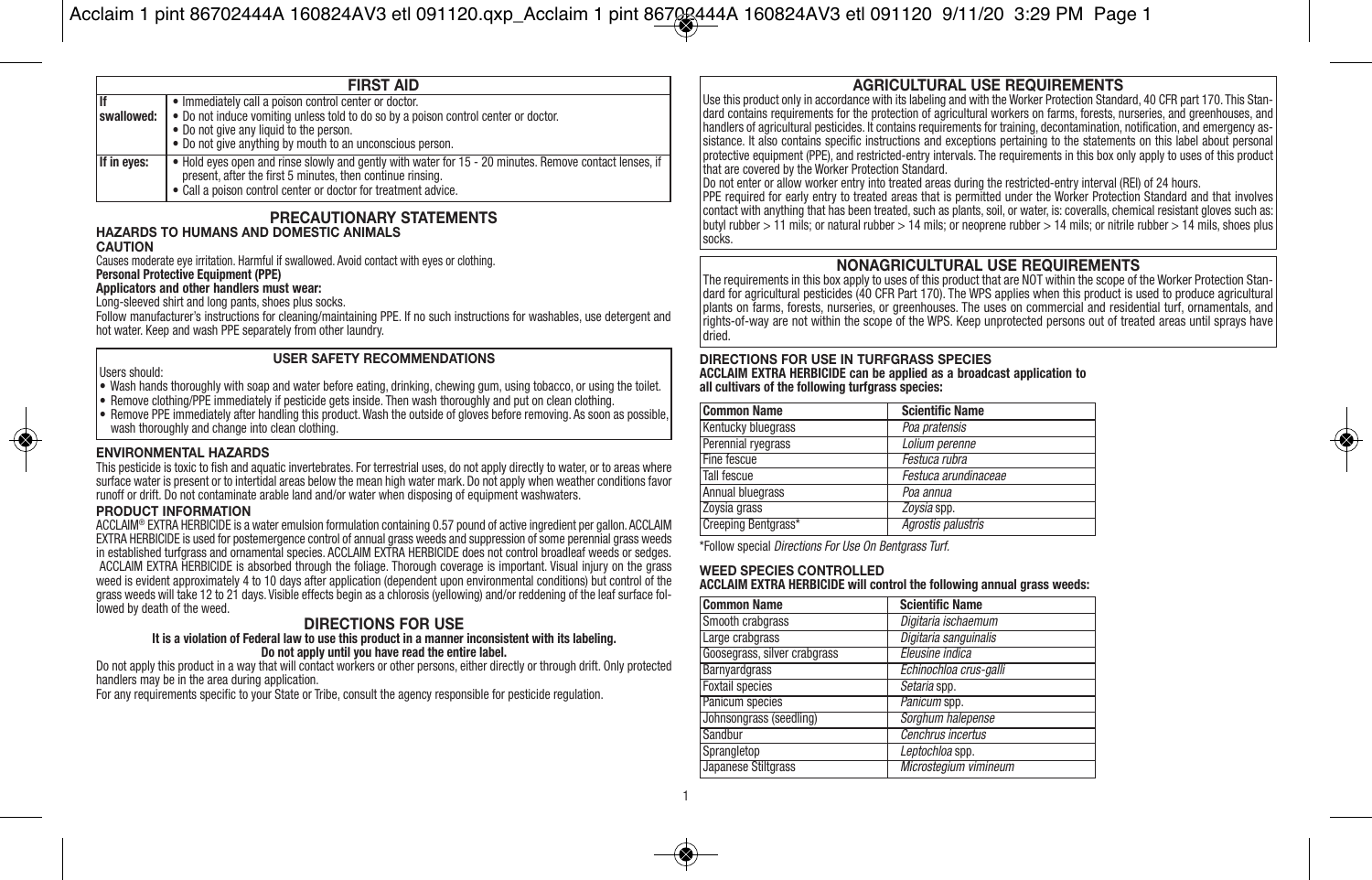## **WEED SPECIES SUPPRESSED ACCLAIM EXTRA HERBICIDE will temporarily suppress the growth of the following perennial grass weeds: ANNUAL GRASS WEED**

| <b>Common Name</b>     | <b>Scientific Name</b> |
|------------------------|------------------------|
| Common bermudagrass    | Cynodon dactylon       |
| Johnsongrass (rhizome) | Sorghum halepense      |

ACCLAIM EXTRA HERBICIDE will suppress the growth of common Bermudagrass and rhizome Johnsongrass. Apply ACCLAIM EXTRA HERBICIDE at 20 fl oz/A (0.46 fl oz/1,000 sq ft) as soon as common Bermudagrass or rhizome Johnsongrass begins growth. Repeat applications of ACCLAIM EXTRA HERBICIDE every 28 to 35 days to continue growth suppression of these species. Do not apply more than a total of 120 fl oz per acre (2.75 fl oz/1,000 sq ft) per year.

#### **RESISTANCE MANAGEMENT**

Fenoxaprop-p-ethyl, the active ingredient in Acclaim Extra, is a Group 1 herbicide (Acetyl CoA Carboxylase Inhibitor) based on the mechanism of action classification system of the Weed Science Society of America. Continual use of any herbicide with the same mechanism of action may lead to selection of resistant weed populations and reduction in efficacy. To manage the development and spread of resistant weed populations in turfgrass, use multiple herbicide mechanisms of action in mixture, sequence or rotation. Use herbicides at their full specified label rates for the hardest to control weed species present and in conjunction with sound cultural practices to enhance turfgrass competitiveness. Scout sites early and often to keep weeds under control. Monitor sites after herbicide application to ensure control was achieved and to avoid allowing surviving weeds to reproduce by seed or to proliferate vegetatively. Clean equipment between sites to minimize weed spread. Contact your local extension specialist and /or Bayer representative for additional resistance management or IPM recommendation. Also for more information on Weed Resistance Management, visit the Herbicide Resistance Action Committee (HRAC) on the web at **http://www.hracglobal.com.**

## **APPLICATION INFORMATION**

ACCLAIM EXTRA HERBICIDE is a systemic herbicide which controls only grasses which are emerged at the time of spraying. Young, actively growing grass weeds are more easily controlled than larger grass weeds. Use 40-80 gallons of product per acre for thorough coverage. Refer to the following application rate and timing chart for application rates and timing of application. Avoid applications to turfgrass under stress due to lack of moisture, chemical injury or temperature extremes. **SPRAY DRIFT**

- Select nozzles and pressure that deliver medium or coarser spray droplets as indicated in nozzle manufacturer's catalogs and in accordance with ASABE Standard S-572.
- Applicators may spray only when wind speed is between 3 and 10 mph.
- For aerial applications, the maximum release height must be no higher than I0 feet from the top of the crop canopy, unless a greater application height is required for pilot safety.
- For aerial applications, the distance of the outer most nozzles on the boom must not exceed three-fourths of the length of the wingspan or rotor diameter. To further reduce drift, use one-half of the length of the wingspan or rotor diameter at the edge of a field.

#### **ACCLAIM EXTRA HERBICIDE APPLICATION RATE AND TIMING CHART**

| <b>ANNUAL GRASS WEED</b><br><b>GROWTH STAGE</b> | FL 0Z/A | FL 0Z / 1.000 SQ FT |
|-------------------------------------------------|---------|---------------------|
| 1-leaf to 2-leaf*                               | 3.5     | 0.08                |
| Untillered **                                   | g       | 0.21                |
| I Untillered                                    | 13      | 0.30                |
| 1-tiller to 2-tiller                            | 20      | 0.46                |
| 3-tiller to 4-tiller                            | $28***$ | 0.64                |
| 4-tiller to 5-tiller                            | $39***$ | 0.90                |

\*Apply this rate for use in multiple applications on Bentgrass turf.

\*\*Apply this rate only when tank mixing with pre-emergence herbicides.

\*\*\*Do not apply more than 28 ounces of product to Kentucky bluegrass or Zoysia grass per application. Do not apply more than 39 ounces of product to tall fescue,

fine fescue or annual and perennial ryegrass.

#### **Pressurized Hydraulic Sprayer Application**

Apply ACCLAIM EXTRA HERBICIDE by means of a pressurized hydraulic sprayer using 30 to 60 psi and 40 to 80 gal of water per acre (0.9 to 1.4 gal of finished spray/1,000 sq ft). Thorough spray coverage is essential for optimum results. Flat fan nozzles are recommended.

#### **High Volume Handgun Spray Application**

If a low pressure  $\langle$ <30 psi), high volume  $\langle$ >60 gpa) handgun type sprayer is utilized, the addition of a surfactant at 32 fl oz/100 gal is recommended. Thorough coverage is essential for optimum results.

### **Hand-Held Sprayer Application for Spot Treatments**

For hand-held pump-type sprayers, add 0.30 to 0.46 fl oz of ACCLAIM EXTRA HERBICIDE/gallon of water. Apply 0.30 fl oz of product/gal of water when the grass weed is in the 1 to 4-leaf stage of growth. Apply 0.46 fl oz of product/gal of water when the grass weed has 1 to 2-tillers. Spray target weeds thoroughly to the point of spray deposit runoff. Optimum results occur when spray coverage is thorough. The addition of a surfactant will improve coverage. A dye or colorant may be added to avoid spray pattern overlap.

#### **MIXING DIRECTIONS**

ACCLAIM EXTRA HERBICIDE must be thoroughly mixed to ensure adequate weed control. Follow the directions below when preparing spray mixtures.

### **Broadcast Spray Equipment**

Fill the tank with approximately half of the required water and, with the pump or agitator operating, add the required amount of herbicide and continue filling the tank with the remainder of the water. Add surfactant if needed and mix thoroughly before the application is made.

## **Back pack or Hand-held Spray Equipment**

Fill the tank with approximately half of the required water then add the required amount of herbicide to the tank. Replace the cap and agitate by shaking and/or inverting the sprayer. Add the remaining water required and surfactant if needed, then repeat agitation to ensure that the herbicide solution is thoroughly mixed.

### **MOWING INFORMATION**

Do not mow treated areas for at least 24 hours to allow time for penetration and translocation into the grass weeds. The effectiveness of ACCLAIM EXTRA HERBICIDE is reduced when grass clippings interfere with thorough spray coverage of the target weeds.

## **REPEAT APPLICATION INFORMATION**

Repeat applications of ACCLAIM EXTRA HERBICIDE may be required under the following conditions (refer to the Application Rate and Timing Chart for dosages):

(a) Continued grass weed seed germination after the initial application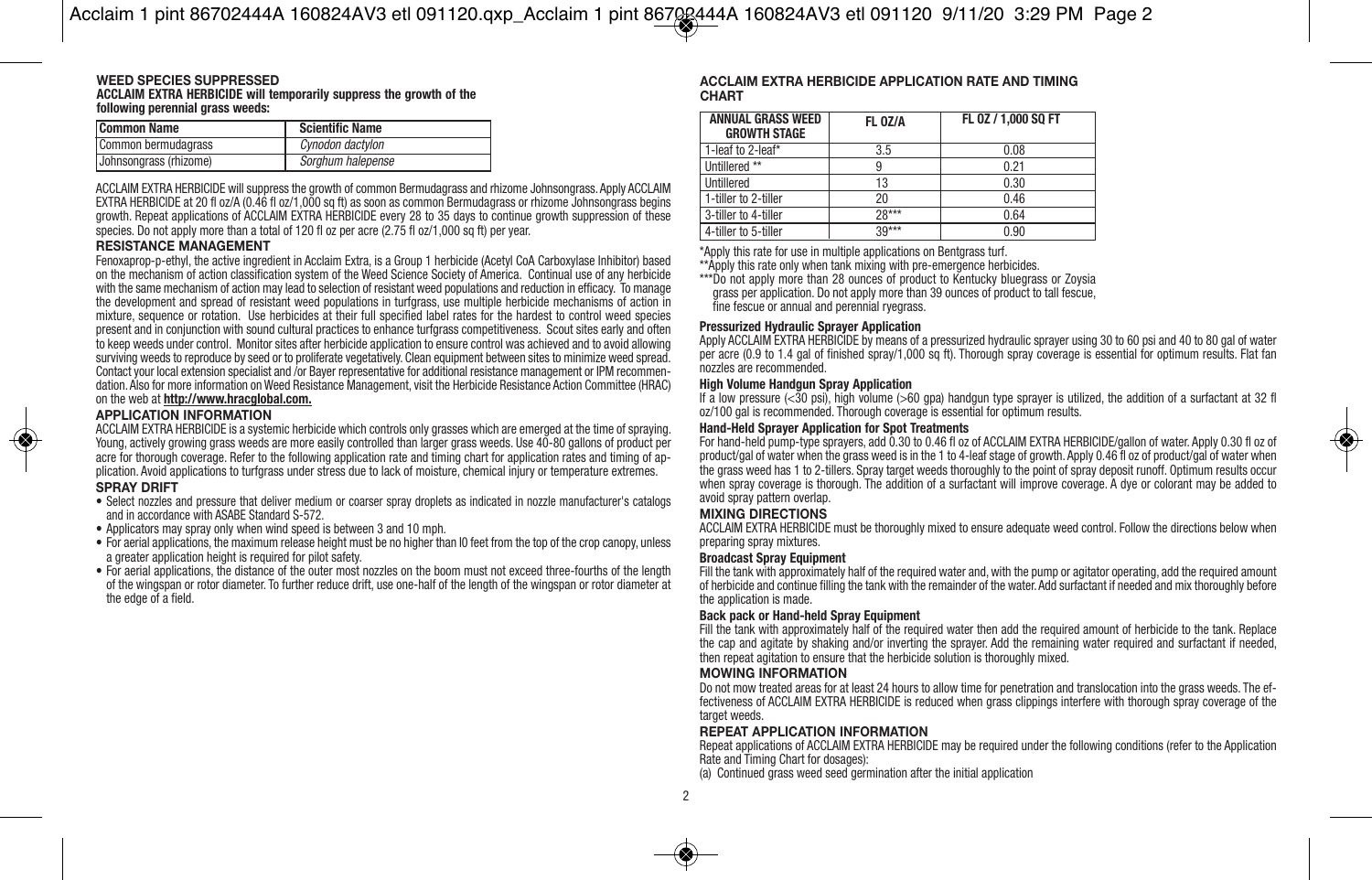(b) When dense populations of weeds prevent thorough spray coverage of the entire leaf surface of target weeds (c) For suppression of common Bermudagrass and rhizome Johnsongrass

Do not apply more than a total of 120 fl oz of product/A (2.75 fl oz/1,000 sq ft) per year. Avoid applying repeat applications of ACCLAIM EXTRA HERBICIDE sooner than 14 days after the previous application. Repeat ACCLAIM EXTRA HERBICIDE applications must be made only to grass weeds with vigorous growth. If turfgrass stunting occurred with the previous application, avoid applying until turfgrass recovery is complete (unless temporary stunting can be tolerated).

## **DIRECTIONS FOR USE OF ACCLAIM EXTRA HERBICIDE IN TANK MIXES**

ACCLAIM EXTRA HERBICIDE is compatible in tank mixes with many other commonly used herbicides, insecticides, fungicides, and fertilizers. Always follow the use directions in accordance with the respective labels. Compatibility of ACCLAIM EXTRA HERBICIDE and other products must be determined in a jar test as follows:

- 1. Using a clear glass jar three-quarters full with water.
- 2. Add the appropriate amount of herbicide in the following order; (a) dry flowable, (b) wettable powder, (c) aqueous suspensions, (d) flowables, (e) liquids and (f) solutions and emulsifiable or liquid concentrates. Shake or gently stir jar after each addition to thoroughly mix.
- 3. After adding all ingredients, let the mixture stand for 15 minutes and then look for separation, large flakes, precipitates, gels, and heavy oily film on the jar or other signs of incompatibility.
- 4. If the compatibility test shows signs of incompatibility, do not tank mix the product tested with ACCLAIM EXTRA HERBICIDE.

### **A. PRE-EMERGENCE RESIDUAL HERBICIDES**

A tank mix application of ACCLAIM EXTRA HERBICIDE and residual herbicides may be made to provide residual annual grass control. Apply ACCLAIM EXTRA HERBICIDE at rates of 9.0 to 28 fl oz/A or 0.21 to 0.64 fl oz/1,000 sq ft according to the application rate and timing chart when tank mixing with the following products: Barricade®, bensulide 4E, Dacthal®, Dimension®, pendimethalin, Tupersan® and Ronstar® WP.

#### **B. POSTEMERGENCE BROADLEAF HERBICIDES**

A tank mix application of ACCLAIM EXTRA HERBICIDE and broadleaf herbicides may be made to provide broadleaf weed and annual grass weed control. Apply after grass weed germination.

Apply ACCLAIM EXTRA HERBICIDE at rates of 9.0 to 39 fl oz/A or 0.21 to 0.90 fl oz/1,000 sq ft according to the application rate and timing chart when tank mixing with the following products: dicamba, Confront®, Turflon®, Amine, and Turflon® Ester. Apply the 9 oz rate only when tank mixing with pre-emergence products.

Always apply the following tank mixes of ACCLAIM EXTRA HERBICIDE with pendimethalin at 2.5 lbs/A or 0.9 fl oz/1,000 sq ft. Apply before grass weeds tiller at a rate of 28 fl oz/A or 0.64 fl oz/1,000 sq ft.

#### **ACCLAIM EXTRA HERBICIDE tank mixes for control of Bermudagrass in Zoysia grass and Tall fescue:**

Tank mixes of ACCLAIM EXTRA HERBICIDE and triclopyr ester may be used to control Bermudagrass in Zoysia grass and tall fescue when used in a treatment program. A tank mixture of ACCLAIM EXTRA HERBICIDE at 20-28 fl oz/A and 16-32 oz of triclopyr beginning two weeks prior to the time when Bermudagrass normally becomes evident in Zoysia grass and Tall fescue. For the best results, repeat applications every 4-6 weeks for up to 5 applications a season depending on your local conditions. Use the lower rates for uniform populations of Bermudagrass intermixed with the desired turf and higher rates where large Bermudagrass patches are dominant in the turf stand. Do not apply ACCLAIM EXTRA HERBICIDE at more than a total of 120 fl oz/A (2.75 fl oz/1,000 sq ft) per year.

## **NOTES FOR WEED CONTROL IN TURFGRASSES**

- 1. Stunting and/or chlorosis may occur on succulent, rapidly growing Kentucky bluegrass. Symptoms are temporary and will subside.
- 2. Adequate soil moisture will enhance the performance of ACCLAIM EXTRA HERBICIDE. Avoid application of ACCLAIM EXTRA HERBICIDE under DROUGHT STRESS conditions. Thorough irrigation one to two days before or within one day after application will be helpful under these conditions.
- 3. Rainfall or irrigation before spray deposit has dried may cause a reduction in grass control. Allow spray deposit to dry at least one hour before irrigation.
- 4. ACCLAIM EXTRA HERBICIDE may be applied at no more than 9.0 fl oz/A on Kentucky bluegrass seedlings that have tillered and have been emerged for at least one month. Temporary discoloration and stunting of bluegrass seedlings may occur at this timing. Seedlings will recover, however; and the final bluegrass stand will be improved due to reduced competition from the annual grass weeds. Annual grass weeds must be untillered at the time of application for adequate

control. Do not reapply ACCLAIM EXTRA HERBICIDE to previously treated seedling Kentucky bluegrass for at least two months. When utilizing ACCLAIM EXTRA HERBICIDE at rates higher than 9.0 fl oz/A, Kentucky bluegrass seedlings must be at least three growing months old. DO NOT apply ACCLAIM EXTRA HERBICIDE to seedling fine leaf fescue, tall fescue, or perennial ryegrass less than 4 weeks old.

- 5. Broadleaf herbicides such as 2,4-D or MCPP may reduce the effectiveness of ACCLAIM EXTRA HERBICIDE. Do not apply ACCLAIM EXTRA HERBICIDE within 21 days following a 2,4-D or MCPP application, or 5 days before a 2,4-D or MCPP application
- 6. ACCLAIM EXTRA HERBICIDE is a selective grass weed herbicide and has little or no activity on broadleaf plants and sedges.
- 7. ACCLAIM EXTRA HERBICIDE may be applied to newly plugged Zoysia grass. Fescues and ryegrass may be overseeded immediately following ACCLAIM EXTRA HERBICIDE applications. All other turf species must be overseeded after a 21-day waiting period.
- 8. DO NOT APPLY this product through any type of irrigation system.
- 9. DO NOT APPLY ACCLAIM EXTRA HERBICIDE to sod within 4 weeks before cutting for transplanting or within 4 weeks after transplanting.
- 10. Annual grass weeds that have multiple tillers may require repeat applications.

## **DIRECTIONS FOR USE ON BENTGRASS TURF**

ACCLAIM EXTRA HERBICIDE may be applied only to the following established bentgrass varieties maintained at a minimum cutting height of at least 1/4 inch: Penncross, Penneagle, Pennlinks, J.H. Bent, Southshore, SR 1020, Providence, Putter, Kingstown, Tracenta, Bardot, Egmont, Allure, Seaside, and Colonial. The turf must be established for at least one growing season before ACCLAIM EXTRA HERBICIDE is applied. DO NOT APPLY TO BENTGRASS PUTTING GREENS.

To control crabgrass and goosegrass in bentgrass turf, apply 0.08 fl oz/1,000 sq ft (3.5 fl oz/A). The ACCLAIM EXTRA HERBICIDE applications must be made at 14 to 21-day intervals beginning when annual grass weeds first emerge and are not larger than 2-leaf. Repeat applications throughout the summer as new infestations of 1 to 2 leaf annual grass weeds occur. DO NOT apply more than 10 applications per year. Delay repeat applications to bentgrass turf under stress conditions. Injury may occur when applied during or immediately following periods of prolonged cool and/or moist conditions. Tank mixing with micronutrient mixes containing nitrogen and iron or slow release nitrogen products may alleviate injury symptoms to bentgrass turf. Spray volumes of 100 gal/A (2.30 gal/1,000 sq ft) are suggested for improved bentgrass turf tolerance. DO NOT tank mix ACCLAIM EXTRA HERBICIDE with other pesticides or fertilizers on bentgrass turf except those fungicides listed on this label. The use of a colorant or dye in the spray tank is recommended so that spray pattern overlapping can be avoided.

#### **DIRECTIONS FOR USE IN ORNAMENTALS**

ACCLAIM EXTRA HERBICIDE can be applied for control of grass weeds in a wide range of established ornamental species. Plant tolerance may vary according to environmental conditions. Determine tolerance prior to extensive use. ACCLAIM EXTRA HERBICIDE may be applied as a broadcast spray in the following plantings:

## **DECIDUOUS AND EVERGREEN TREES AND SHRUBS**

| <b>Common Name</b>   | <b>Scientific Name</b> | <b>Common Name</b>   | <b>Scientific Name</b> |
|----------------------|------------------------|----------------------|------------------------|
| Azalea               | Rhododendron           | Holly, American      | llex                   |
| Barberry             | <b>Berbis</b>          | Holly, Japanese      | llex                   |
| Boxwood, Korean      | <b>BUXUS</b>           | Holly, meservae      | llex                   |
| Cotoneaster          | Cotoneaster            | Hydrangea            | Hydrangea              |
| Dogwood, flowering   | Cornus                 | Juniper, Blue Rug    | <b>Juniperus</b>       |
| English Iw           | Hedera                 | Juniper, Dwarf Shore | <b>Juniperus</b>       |
| Euonymus             | Euonymus               | Juniper, Parsonii    | <b>Juniperus</b>       |
| <b>False Cypress</b> | Chamaecyparis          | Juniper, San Jose    | <b>Juniperus</b>       |
| Firethorn            | Pvracantha             | Juniper, Wiltoni     | Juniperus              |
| Forsythia            | Forsythia              | Magnolia             | Magnolia               |
| Hawthorn             | Crataegus              | Maple, Japanese      | Acer                   |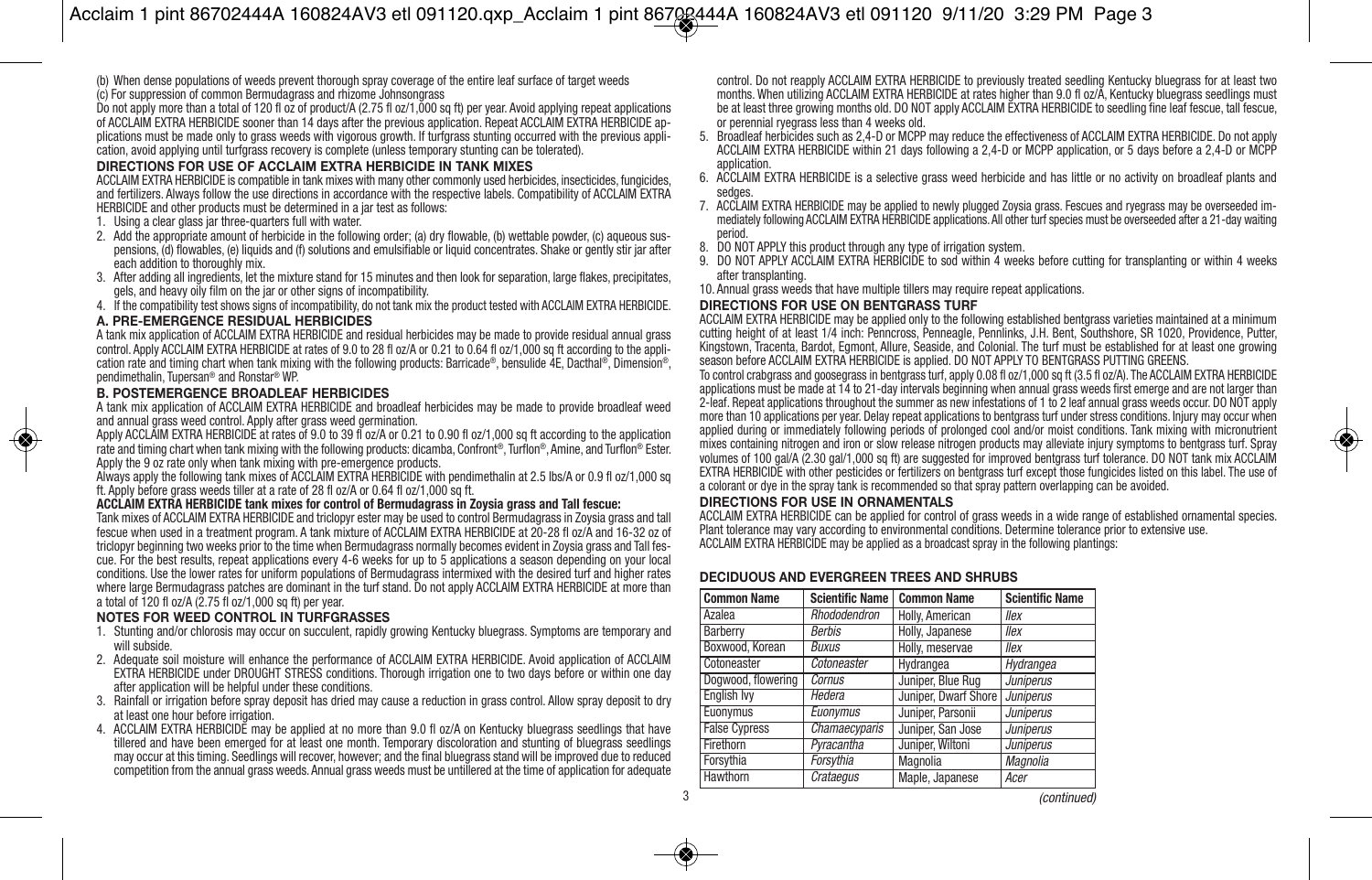## **DECIDUOUS AND EVERGREEN TREES AND SHRUBS** (continued)

| <b>Common Name</b> | Scientific Name   Common Name |              | <b>Scientific Name</b> |
|--------------------|-------------------------------|--------------|------------------------|
| Maple, Red         | Acer                          | Rhododendron | Rhododendron           |
| Nandina            | Nandina                       | Rose         | Rosa                   |
| Oleander           | Nerium                        | Viburnum     | Viburnum               |
| Periwinkle         | Vinca                         | Weigela      | Weigela                |
| Photinia           | Photinia                      | Willow       | <b>Salix</b>           |
| Pine. White        | Pinus                         | Yew          | <b>Taxus</b>           |
| Privet             | Liaustrum                     |              |                        |

## **HERBACEOUS & FLOWERING PLANTS**

| <b>Common Name</b>        | <b>Scientific Name</b> | <b>Common Name</b>        | <b>Scientific Name</b> |
|---------------------------|------------------------|---------------------------|------------------------|
| <b>African Daisy</b>      | Osteospermum           | Garland                   |                        |
| Ajuga                     | Ajuga                  | Chrysanthemum             | Chrysanthemum          |
| <b>Astilbe</b>            | <b>Astilbe</b>         | Gazania                   | Gazania                |
| <b>Baby Blue Eyes</b>     | Nemophila              | Geranium                  | Pelargonium            |
| <b>Baby's Breath</b>      | Gypsophila             | Gilia                     | Gilia                  |
| Begonia                   | Begonia                | Hosta                     | Hosta                  |
| <b>Bellflower</b>         | Campanula              | Iris                      | Iris                   |
| <b>Black-Eyed Susan</b>   | <b>Rudbeckia</b>       | Leopards-Bane             | Doronicum              |
| <b>Bleeding Heart</b>     | Dicentra               | Liatris                   | Liatris                |
| <b>Blue Bells</b>         | Mertensia              | Lily, day                 | <b>Hemerocallis</b>    |
| <b>Blue Flax</b>          | Lobelia                | Liriope                   | Liriope                |
| <b>California Poppy</b>   | Eschscholzia           | <b>Maiden Pinks</b>       | <b>Dianthus</b>        |
| Candytuft                 | <b>Iberis</b>          | <b>Missouri Primrose</b>  | <b>Oenothera</b>       |
| Catchfly                  | <b>Silene</b>          | <b>Mountain Phlox</b>     | Phloxhera              |
| Chrysanthemum             | Chrysanthemum          | Peony                     | Peony                  |
| Coleus                    | Coleus                 | Periwinkle, annual        | Vinca                  |
| Columbine                 | Aquilegia              | Pimpernel                 | <b>Anagallis</b>       |
| Coneflower, Purple        | Echinacea              | <b>Prairie Coneflower</b> | Ratibida               |
| Coreopsis                 | Coreopsis              | <b>Red Yarrow</b>         | Achillea               |
| Corn Poppy                | Papaver                | Rocket Larkspur           | Delphinium             |
| Cosmos                    | Cosmos                 | Rocky Mt. Penstemon       | Penstemon              |
| Creeping Zinnia           | Sanvitalia             | <b>Roman Chamomile</b>    | <b>Matricaria</b>      |
| Daisy, Shasta             | Chrysanthemum          | <b>Scarlet Flax</b>       | Linum                  |
| <b>Dames Rocket</b>       | <b>Hesperis</b>        | Siberian Wallflower       | Ervsimum               |
| <b>Dwarf Columbine</b>    | Aquilegia              | <b>Small Burnet</b>       | Sanguisorba            |
| <b>Dwarf Cornflower</b>   | Centaurea              | Snapdragon                | Antirrhinum            |
| <b>English Wallflower</b> | Ervsimum               | Snow-in-Summer            | Cerastium              |
| Forget-Me-Not             | Mvosotis               | Soapwort                  | Saponaria              |
| Forget-Me-Not             | Anchusa                | Spurred Snapdragon        | Antirrhinum            |
| Gaillardia                | Gaillardia             | Starflower                | <b>Trientalis</b>      |

## **HERBACEOUS & FLOWERING PLANTS (continued)**

| <b>Common Name</b>   | Scientific Name   Common Name |                     | Scientific Name |
|----------------------|-------------------------------|---------------------|-----------------|
| Statice, Annual      | <b>Statice</b>                | <b>Tidy Tips</b>    | Lavia           |
| <b>Sweet Alvssum</b> | Lobulari                      | <b>White Yarrow</b> | Achillea        |
| <b>Sweet William</b> | <b>Dianthus</b>               | <b>Wild Thyme</b>   | <b>Thymus</b>   |
| <b>Tall Primrose</b> | <b>Oenothera</b>              | Zinnia              | <b>Zinnia</b>   |
| Tall Godetia         | Godetia                       |                     |                 |

#### **Applications of ACCLAIM EXTRA HERBICIDE in the culture of the following ornamental plants will result in phytotoxicity:**

| Common Name        | Scientific Name                | Common Name Scientific Name |             |
|--------------------|--------------------------------|-----------------------------|-------------|
| Juniper, Barharbor | <i><u><b>Juniperus</b></u></i> | Podocarpus                  | Podocarpus  |
| Philodendron       | Philodendron                   | Pittosporum                 | Pittosporum |
| Salvia             | Salvia                         |                             |             |

**WEED SPECIES CONTROLLED ACCLAIM EXTRA HERBICIDE will control the following annual grass weeds:**

| <b>Common Name</b>           | <b>Scientific Name</b> |
|------------------------------|------------------------|
| <b>Smooth Crabgrass</b>      | Digitaria ischaemum    |
| <b>Hairy Crabgrass</b>       | Digitaria sanguinalis  |
| Goosegrass, Silver Crabgrass | Eleusine indica        |
| <b>Barnvardgrass</b>         | Echinochloa crus-galli |
| <b>Foxtail Species</b>       | Setaria spp.           |
| <b>Panicum Species</b>       | Panicum spp.           |
| Johnsongrass (seedlings)     | Sorghum halepense      |
| Sandbur                      | Cenchrus incertus      |
| Sprangletop                  | Leptochloa spp.        |

#### **WEED SPECIES SUPPRESSED ACCLAIM EXTRA HERBICIDE will temporarily suppress the growth of the following perennial grass weeds:**

| Common Name            | Scientific Name   |
|------------------------|-------------------|
| Common Bermudagrass    | Cynodon dactylon  |
| Johnsongrass (rhizome) | Sorghum halepense |

ACCLAIM EXTRA HERBICIDE will suppress the growth of common Bermudagrass and rhizome Johnsongrass. Apply ACCLAIM EXTRA HERBICIDE at 20 fl oz/A (0.46 fl oz/1,000 sq ft) as soon as common Bermudagrass or rhizome Johnsongrass begins growth. Repeat applications of ACCLAIM EXTRA HERBICIDE every 28 to 35 days (never sooner than 14 days) to continue growth suppression of these species.

## **APPLICATION INFORMATION**

ACCLAIM EXTRA HERBICIDE only controls grasses which are emerged at the time of spraying. Young, actively growing grass weeds are more easily controlled than larger grass weeds. Refer to the following application rate and timing chart for dosages. Avoid applications to ornamentals under stress due to lack of moisture, chemical injury or temperature extremes.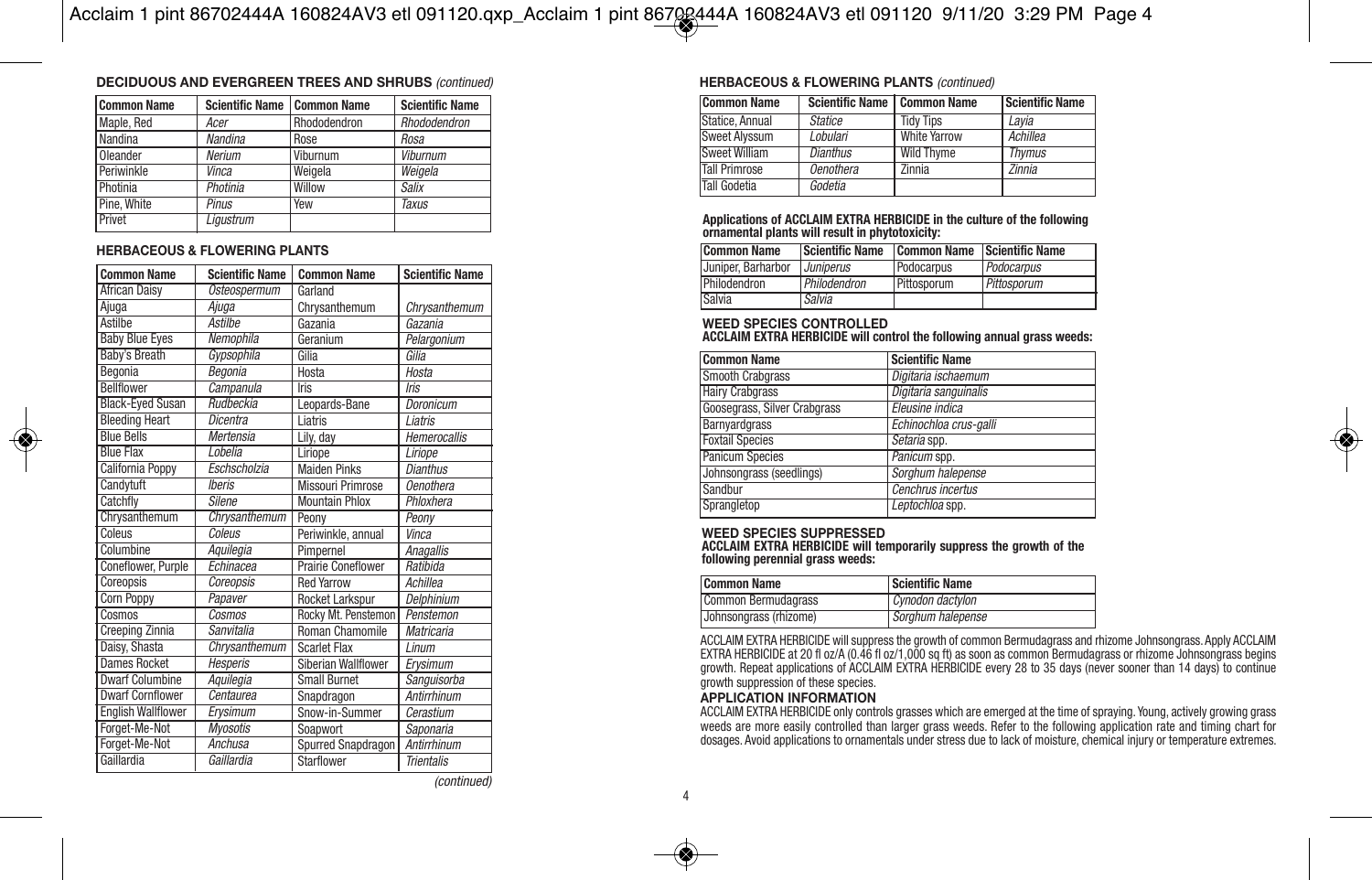| <b>ACCLAIM EXTRA HERBICIDE APPLICATION RATE AND</b><br><b>TIMING CHART</b> |             |                   |
|----------------------------------------------------------------------------|-------------|-------------------|
| <b>Annual Grass Weed</b><br><b>Growth Stage</b>                            | fl oz/ Acre | fl oz/1,000 sq ft |
| Untillered                                                                 | 13          | 0.30              |
| 1 tiller to 2 tiller                                                       | 20          | 0.46              |
| 3 tiller to 4 tiller                                                       | 28          | 0.64              |
| 4 tiller to 5 tiller                                                       | 39          | 0.90              |

#### **Pressurized Hydraulic Sprayer Application**

Apply ACCLAIM EXTRA HERBICIDE by means of a pressurized hydraulic sprayer using 30 to 60 psi and 40 to 80 gallons of water per acre (0.7 to 1.4 gal of finished spray per 1,000 sq ft). Thorough spray coverage is essential for optimum results. Flat fan nozzles are recommended.

#### **High Volume Handgun Spray Application**

If a low pressure  $\langle$  30 psi), high volume  $\langle$ >60 gpa) handgun type sprayer is utilized, the addition of a surfactant at 32 fl oz/100 gal is recommended. Thorough coverage is essential for optimum results.

## **Hand-Held Sprayer Application for Spot Treatments**

For hand-held pump-type sprayers, add 0.30 to 0.46 fl oz of ACCLAIM EXTRA HERBICIDE per gallon of water. Apply the lower rate when grass weeds have less than two tillers. Spray target weeds thoroughly to the point of spray deposit runoff. Optimum results occur when spray coverage is thorough. The addition of a surfactant will improve coverage. A dye or colorant may be added to avoid spray pattern overlap.

### **REPEAT APPLICATION INFORMATION**

Repeat applications of ACCLAIM EXTRA HERBICIDE may be required under the following conditions (refer to the Application Rate and Timing Chart for dosages):

- (a) Continued grass weed seed germination after the initial application.
- (b) When dense populations of weeds prevent thorough spray coverage of the entire leaf surface of target weeds.
- (c) For suppression of common Bermudagrass, repeat applications of ACCLAIM EXTRA HERBICIDE may be necessary to retard new growth.
- (d) For suppression of rhizome Johnsongrass, apply ACCLAIM EXTRA HERBICIDE when the Johnsongrass is 24 to 60 inches tall. For best results, do not apply within 3 weeks following a mowing. Mowing immediately after the application may reduce the effectiveness of the ACCLAIM EXTRA HERBICIDE treatment.

Do not apply more than a total of 120 fl oz/A (2.75 fl oz/1,000 sq ft) per year. Apply ACCLAIM EXTRA HERBICIDE at 20 fl oz/A (0.46 fl oz/1,000 sq ft) as soon as common Bermudagrass or rhizome Johnsongrass begins growth. Repeat applications of ACCLAIM EXTRA HERBICIDE every 28 to 35 days (never sooner than 14 days) to continue growth suppression of these species. Repeat ACCLAIM EXTRA HERBICIDE applications must be made only to grass weeds with vigorous growth. If stunting or injury occurred with the previous application, avoid applying until turfgrass recovery is complete (unless temporary stunting can be tolerated).

## **NOTES FOR WEED CONTROL IN ORNAMENTALS**

- 1. Stunting and/or chlorosis may occur on succulent, rapidly growing ornamentals. Symptoms are temporary and will subside.
- 2. Adequate soil moisture will enhance the performance of ACCLAIM EXTRA HERBICIDE. Avoid application of ACCLAIM EXTRA HERBICIDE under DROUGHT STRESS conditions. Thorough irrigation one to two days before or within one day after application will be helpful under these conditions. Rainfall or irrigation within one hour of application may cause a reduction in grass control. Allow spray deposit to dry before irrigation.
- 3. DO NOT APPLY this product through any type of irrigation system.

#### **DIRECTIONS FOR USE IN RIGHTS-OF-WAY ACCLAIM EXTRA HERBICIDE can be applied to all cultivars of the following cool season grass species:**

| <b>Common Name</b>  | <b>Scientific Name</b> |
|---------------------|------------------------|
| Smooth Brome        | <b>Bromus inermis</b>  |
| Perennial Ryegrass  | Lolium perenne         |
| <b>Fine Fescue</b>  | Festuca rubra spp.     |
| Tall Fescue         | Festuca arundinaceae   |
| Common Bermudagrass | Cynodon dactylon       |
| Wheatgrass          | Agropyron spp.         |

#### **ACCLAIM EXTRA HERBICIDE can be applied alone postemergence to established wildflower species as a broadcast spray for control of grass weeds in the follow ing:**

| <b>WILDFLOWER SPECIES</b> |                        |                           |                        |
|---------------------------|------------------------|---------------------------|------------------------|
| <b>Common Name</b>        | <b>Scientific Name</b> | <b>Common Name</b>        | <b>Scientific Name</b> |
| African Daisy             | Dimorphotheca          | Missouri Primrose         | <b>Oenothera</b>       |
| Annual Indian             |                        | <b>Mountain Phlox</b>     | Phlox                  |
| Blanket                   | Gaillardia             | Pimpernel                 | Anagallis              |
| <b>Baby Blue Eyes</b>     | Nemophila              | <b>Prairie Coneflower</b> | Ratibida               |
| Baby's Breath             | Gypsophila             | <b>Purple Coneflower</b>  | Echinace               |
| <b>Birds Eyes</b>         | Gilia                  | <b>Red Yarrow</b>         | Achillea               |
| <b>Black-Eyed Susan</b>   | <b>Rudbeckia</b>       | Rocket Larkspur           | Delphinium             |
| <b>Blue Bells</b>         | Mertensia              | Rocky Mountain            |                        |
| <b>Blue Flax</b>          | Linum                  | Penstemon                 | Penstemon              |
| California Poppy          | Eschscholzia           | Roman Chamomile           | Matricaria             |
| Catchfly                  | <b>Silene</b>          | <b>Scarlet Flax</b>       | Linum                  |
| Cosmos                    | Cosmos                 | Siberian Wallflower       | Ervsimum               |
| <b>Creeping Zinnia</b>    | Sanvitalia             | <b>Small Burnet</b>       | Sanguisorba            |
| Dames Rocket              | <b>Hesperis</b>        | Soapwort                  | Saponaria              |
| <b>Dwarf Columbine</b>    | Aquilegia              | Spurred                   |                        |
| <b>Dwarf Cornflower</b>   | Centaurea              | Snapdragon                | Linaria                |
| Dwarf Lance               |                        | Starflower                | <b>Trientalis</b>      |
| <b>Leafed Coreopsis</b>   | Coreopsis              | <b>Sweet Allyssum</b>     | Lobularia              |
| <b>English Wallflower</b> | Cheiranthus            | <b>Sweet Williams</b>     | <b>Dianthus</b>        |
| Forget-Me-Not             | Anchusa                | <b>Tall Evening</b>       |                        |
| Garland                   |                        | Primrose                  | <b>Oenothera</b>       |
| Chrysanthemums            | Chrysanthemum          | Tall Godetia              | Godetia                |
| Gilia                     | Gilia                  | Tall Plains Coreopsis     | Coreopsis              |
| Globe Gilia               | Gilia                  | <b>Tidy Tips</b>          | Lavia                  |
| Johnny Jump Up            | Viola                  | <b>White Yarrow</b>       | Achillea               |
| <b>Lemon Mint</b>         | Monarda                | <b>Wild Thyme</b>         | <b>Thymus</b>          |
| <b>Maiden Pinks</b>       | <b>Dianthus</b>        |                           |                        |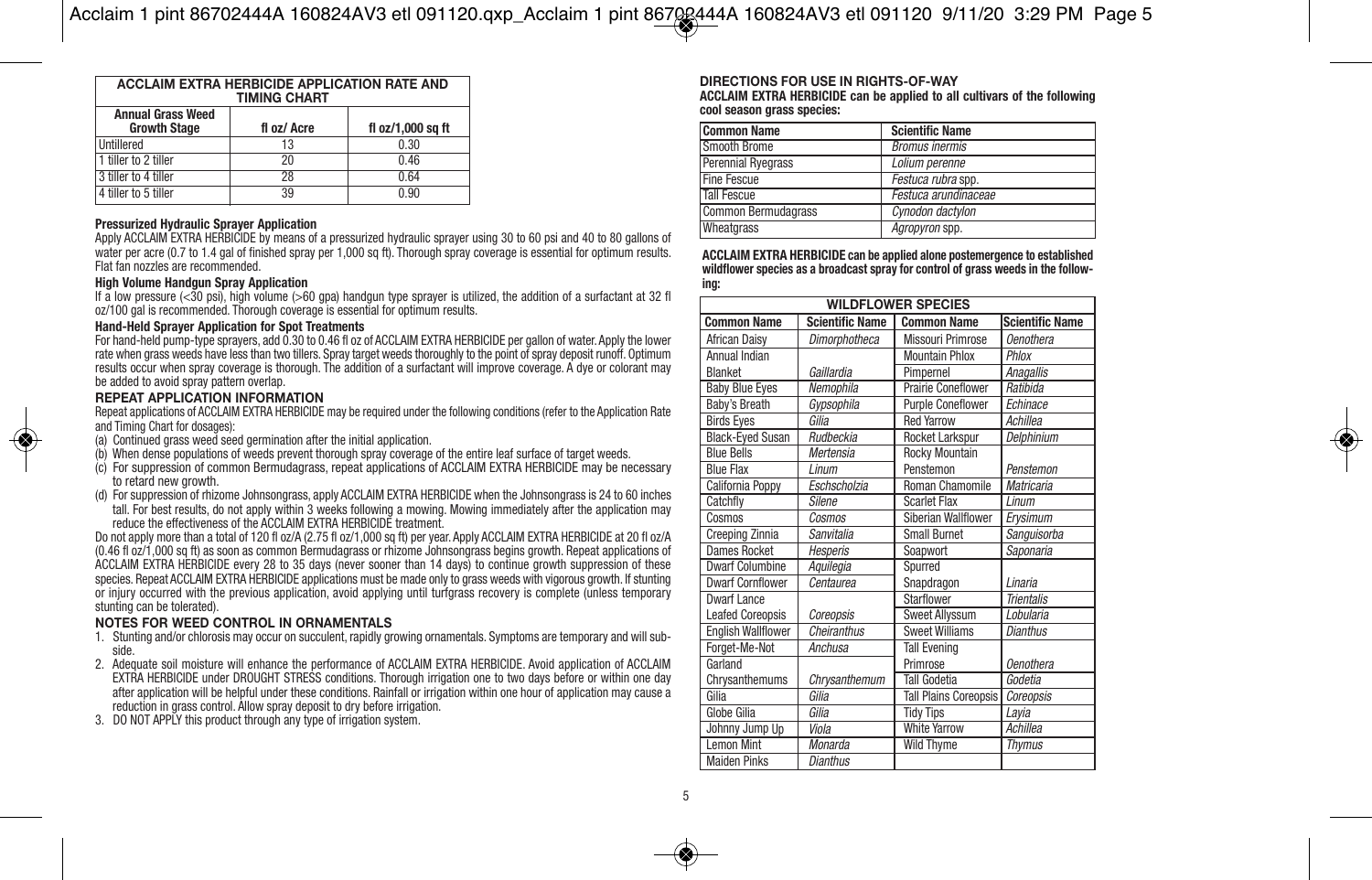#### **ESTABLISHED DESIRABLE NATIVE GRASSES**

| <b>Common Name</b>  | <b>Scientific Name</b> |
|---------------------|------------------------|
| <b>Big Bluestem</b> | Andropoaon             |
| <b>Blue Grama</b>   | <b>Bouteloua</b>       |
| Little Bluestem     | Andropogon             |
| Sideoats Grama      | <b>Bouteloua</b>       |

**ACCLAIM EXTRA HERBICIDE will control the following grass weeds:**

| <b>Common Name</b>                 | <b>Scientific Name</b> |
|------------------------------------|------------------------|
| <b>Smooth Crabgrass</b>            | Digitaria ischaemum    |
| <b>Hairy Crabgrass</b>             | Digitaria sanguinalis  |
| <b>Goosegrass/Silver Crabgrass</b> | Eleusine indica        |
| Barnyardgrass                      | Echinochloa crus-galli |
| <b>Foxtail Species</b>             | Setaria spp.           |
| <b>Panicum Species</b>             | Panicum spp.           |
| Johnsongrass                       | Sorghum halepense      |
| <b>Wild Oats</b>                   | Avena fatua            |
| <b>Roughstalk Bluegrass</b>        | Poa trivialis          |
| Sandbur                            | Cenchrus incertus      |
| Shattercane                        | Sorghum bicolor        |
| Japanese Stiltgrass                | Microstegium Vimineum  |

### **APPLICATION INFORMATION**

ACCLAIM EXTRA HERBICIDE controls only grasses that have emerged at the time of spraying. Young, actively growing grassy weeds are more easily controlled than the larger grass weeds. Refer to the following application rate and timing chart for dosages. Avoid applications to grass under drought stress.

#### **ACCLAIM EXTRA HERBICIDE USE RATES PER ACRE**

| <b>Grass Weed Growth Stage</b>           | fl oz/A       | Pints/A       |
|------------------------------------------|---------------|---------------|
| <b>ANNUAL GRASSES</b>                    |               |               |
| 1 Tiller                                 | 16            | 1.00          |
| 2 Tillers                                | 20            | 1.25          |
| 4 Tillers                                | 28            | 1.75          |
| 5 Tillers                                | 39            | 2.44          |
| <b>Grass Weed</b><br><b>Growth Stage</b> | fl oz/100 Gal | Pints/100 Gal |
| <b>SEEDLING</b><br><b>JOHNSONGRASS</b>   |               |               |
| Up to 12 inches                          | 16            | 1.00          |
| 12 to 24 inches                          | 20            | 1.25          |
| RHIZOME<br><b>JOHNSONGRASS</b>           |               |               |
| Up to 12 inches                          | 28            | 1.75          |
| 24 to 60 inches                          | 39            | 2.44          |
| <b>Repeat Applications</b>               |               |               |
| Up to 12 inches                          | 11            | 0.69          |
| 2 to 24 inches                           | 24            | 1.50          |
| 24 to 60 inches                          | 39            | 2.44          |

#### **Spray Application for Rights-of-Way**

Apply with ground equipment using 30 to 100 gal of water/A and 30 to 60 psi of water to uniformly cover the vegetation in the area to be treated. Use a fixed boom, off-center nozzles or boomless straight stream nozzles properly calibrated to a constant speed of travel and rate of delivery. Allow mowed areas to regrow for at least 14 days before applying ACCLAIM EXTRA HERBICIDE.

## **Spray Application for Spot Treatments**

Add 40 fl oz of ACCLAIM EXTRA HERBICIDE per 100 gal of water and spray target weed thoroughly to the point of spray deposit runoff. Optimum results occur when spray pressure is sufficient to provide retention of spray deposit on target weed.

## **DIRECTIONS FOR USE OF ACCLAIM EXTRA HERBICIDE IN TANK MIXES**

For improved turfgrass tolerance and improved annual grass and Johnsongrass control, a tank mix of ACCLAIM EXTRA HER-BICIDE and Fusilade® 2000 Herbicide must be applied on roadside rights-of-way. For best results, ACCLAIM EXTRA HERBICIDE must be applied at 7 fl oz/A and Fusilade 2000 Herbicide must be applied at 12 to 14 fl oz/A. When utilizing this tank mix, the annual grasses must be 1 leaf to 2 tillers in size; the rhizome Johnsongrass must be 10 to 25 inches in size. Crop oil concentrate must be added to this tank mix at 1% v/v (1 gt/25 gal of spray solution).

### **REPEAT APPLICATION INFORMATION**

Repeat applications of ACCLAIM EXTRA HERBICIDE may be required under the following conditions (refer to Application Rate And Timing Chart for dosages):

(a) Continued grass weed seed germination after the initial application.

(b) When dense populations of weeds prevent thorough spray coverage of the entire leaf surface of the target weeds. Do not apply more than a total of 120 fl oz/A (2.75 fl oz/1,000 sq ft) per year. Avoid applying a second application of ACCLAIM EXTRA HERBICIDE sooner than 14 days after the first application. A second ACCLAIM EXTRA HERBICIDE application must only be made to grass weeds with vigorous regrowth.

### **SURFACTANTS AND CROP OILS**

The addition of a nonionic surfactant or paraffin-based crop oil at a rate of 32 fl oz/100 gal of spray solution is prescribed for spray volumes between 30 and 100 gal/A. Thorough spray coverage is extremely important for optimum results.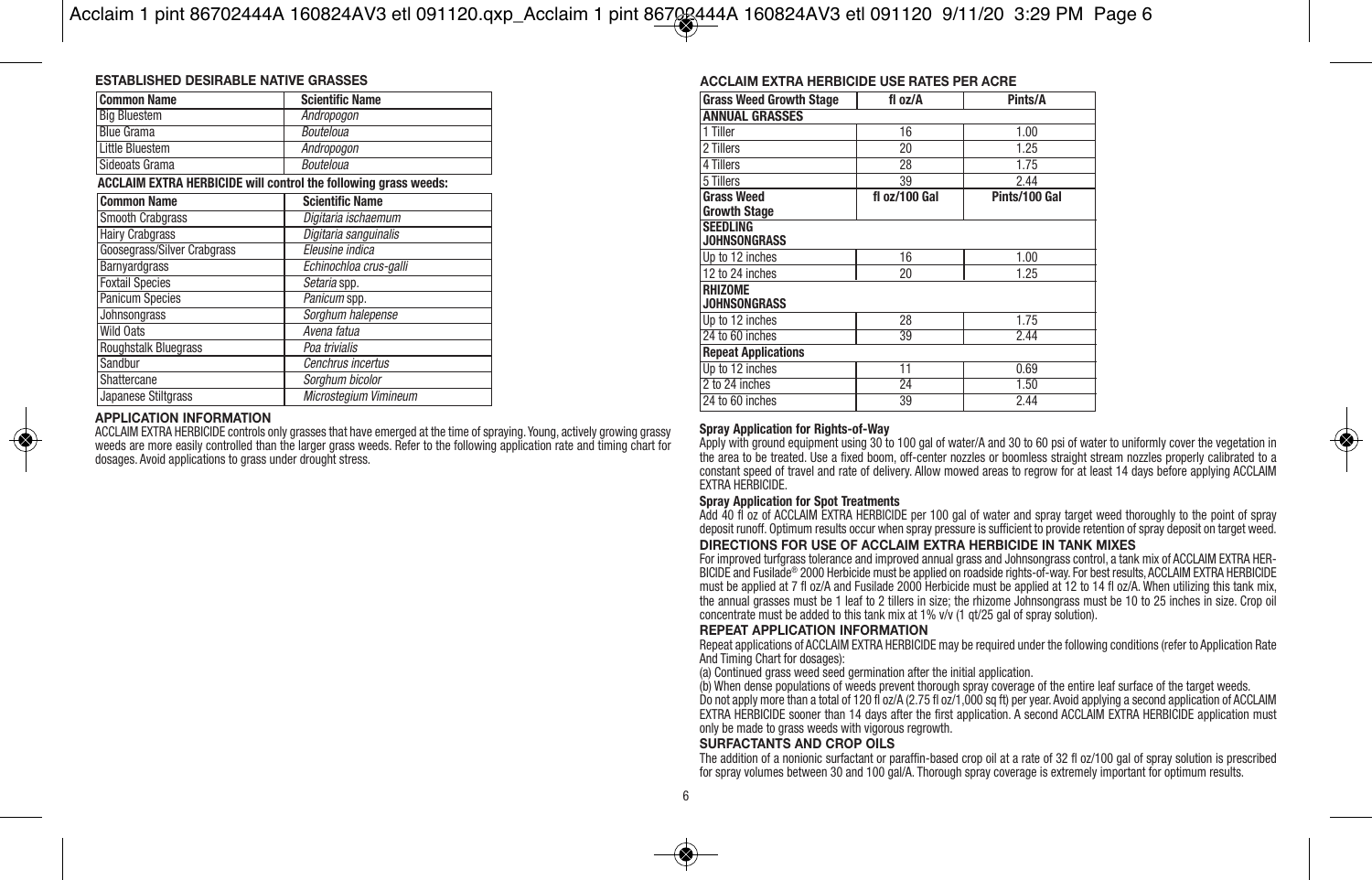#### **NOTES FOR WEED CONTROL IN RIGHTS-OF-WAY**

- 1. Adequate soil moisture will enhance the performance of ACCLAIM EXTRA HERBICIDE. Reduced control may occur with ACCLAIM EXTRA HERBICIDE applied under DROUGHT STRESS conditions.
- 2. Rainfall within one hour following application may cause a reduction in grass control.
- 3. Broadleaf herbicides containing 2,4-D will reduce the effectiveness of ACCLAIM EXTRA HERBICIDE. Tank mixes with Telar®, Escort®, or Garlon® are recommended. Do not apply ACCLAIM EXTRA HERBICIDE 5 days before a 2,4-D application or within 21 days following a 2,4-D application. DO NOT TANK MIX with any herbicides when applying ACCLAIM EXTRA HERBICIDE to wildflower species.
- 4. ACCLAIM EXTRA HERBICIDE is a selective grass weed herbicide and has little or no activity on broadleaf plants or sedges.
- 5. Fescues and ryegrass may be overseeded immediately following ACCLAIM EXTRA HERBICIDE applications. All other grass species must be overseeded after a 21-day waiting period.
- 6. Applications to Bermudagrass may result in temporary injury. Bermudagrass must be well established at the time of application, or severe injury may result.

## **STORAGE AND DISPOSAL**

Do not contaminate water, food, or feed by storage or disposal.

## **PESTICIDE STORAGE**

Store in original container and keep tightly closed when not in use. Store in a cool dry place. Avoid cross-contamination with other pesticides.

## **PESTICIDE DISPOSAL**

Pesticides wastes are toxic. Improper disposal of excess pesticide, spray mixture, or rinsate is a violation of Federal Law. If these wastes cannot be used according to label instructions, contact your State Pesticide or Environmental Control Agency or Hazardous Waste representative at the nearest EPA regional office for guidance in proper disposal methods.

## **CONTAINER HANDLING**

Non refillable container. Do not reuse or refill this container. Triple rinse container (or equivalent) promptly after emptying. Triple rinse as follows: Empty the remaining contents into application equipment or a mix tank and drain for 10 seconds after the flow begins to drip. Fill the container ¼ full with water and recap. Shake for 10 seconds. Pour rinsate into application equipment or a mix tank or store rinsate for later use or disposal. Drain for 10 seconds after the flow begins to drip. Repeat this procedure two more times.

Then offer for recycling if available or puncture and dispose of in a sanitary landfill, or by incineration.

## **IMPORTANT: READ BEFORE USE**

Read the entire Directions for Use, Conditions, Disclaimer of Warranties and Limitations of Liability before using this product. If terms are not acceptable, return the unopened product container at once.

By using this product, user or buyer accepts the following Conditions, Disclaimer of Warranties and Limitations of Liability. **CONDITIONS:** The directions for use of this product are believed to be adequate and must be followed carefully. However, it is impossible to eliminate all risks associated with the use of this product. Crop injury, ineffectiveness or other unintended consequences may result because of such factors as weather conditions, presence of other materials, or the manner of use or application, all of which are beyond the control of Bayer CropScience LP. All such risks shall be assumed by the user or buyer.

**DISCLAIMER OF WARRANTIES:** TO THE EXTENT CONSISTENT WITH APPLICABLE LAW, BAYER CROPSCIENCE LP MAKES NO OTHER WARRANTIES, EXPRESS OR IMPLIED, OF MERCHANTABILITY OR OF FITNESS FOR A PARTICULAR PURPOSE OR OTHER-WISE, THAT EXTEND BEYOND THE STATEMENTS MADE ON THIS LABEL. No agent of Bayer CropScience LP is authorized to make any warranties beyond those contained herein or to modify the warranties contained herein. TO THE EXTENT CONSIS-TENT WITH APPLICABLE LAW, BAYER CROPSCIENCE LP DISCLAIMS ANY LIABILITY WHATSOEVER FOR SPECIAL, INCIDENTAL OR CONSEQUENTIAL DAMAGES RESULTING FROM THE USE OR HANDLING OF THIS PRODUCT.

**LIMITATIONS OF LIABILITY:** TO THE EXTENT CONSISTENT WITH APPLICABLE LAW, THE EXCLUSIVE REMEDY OF THE USER OR BUYER FOR ANY AND ALL LOSSES, INJURIES OR DAMAGES RESULTING FROM THE USE OR HANDLING OF THIS PRODUCT, WHETHER IN CONTRACT, WARRANTY, TORT, NEGLIGENCE, STRICT LIABILITY OR OTHERWISE, SHALL NOT EXCEED THE PUR-CHASE PRICE PAID, OR AT BAYER CROPSCIENCE LP'S ELECTION, THE REPLACEMENT OF PRODUCT.

Bayer (reg'd), the Bayer Cross (reg'd), Acclaim®, Ronstar® and Telar® are registered trademarks of Bayer. Barricade® and Fusilade® are registered trademarks of Syngenta.

Dacthal® is a registered trademark of AMVAC Chemical Corporation

Tupersan® is a registered trademark of Gowan Company, LLC.

Dimension®, Confront®, Garlon®, and Turflon® are registered trademarks of Dow AgroSciences LLC.